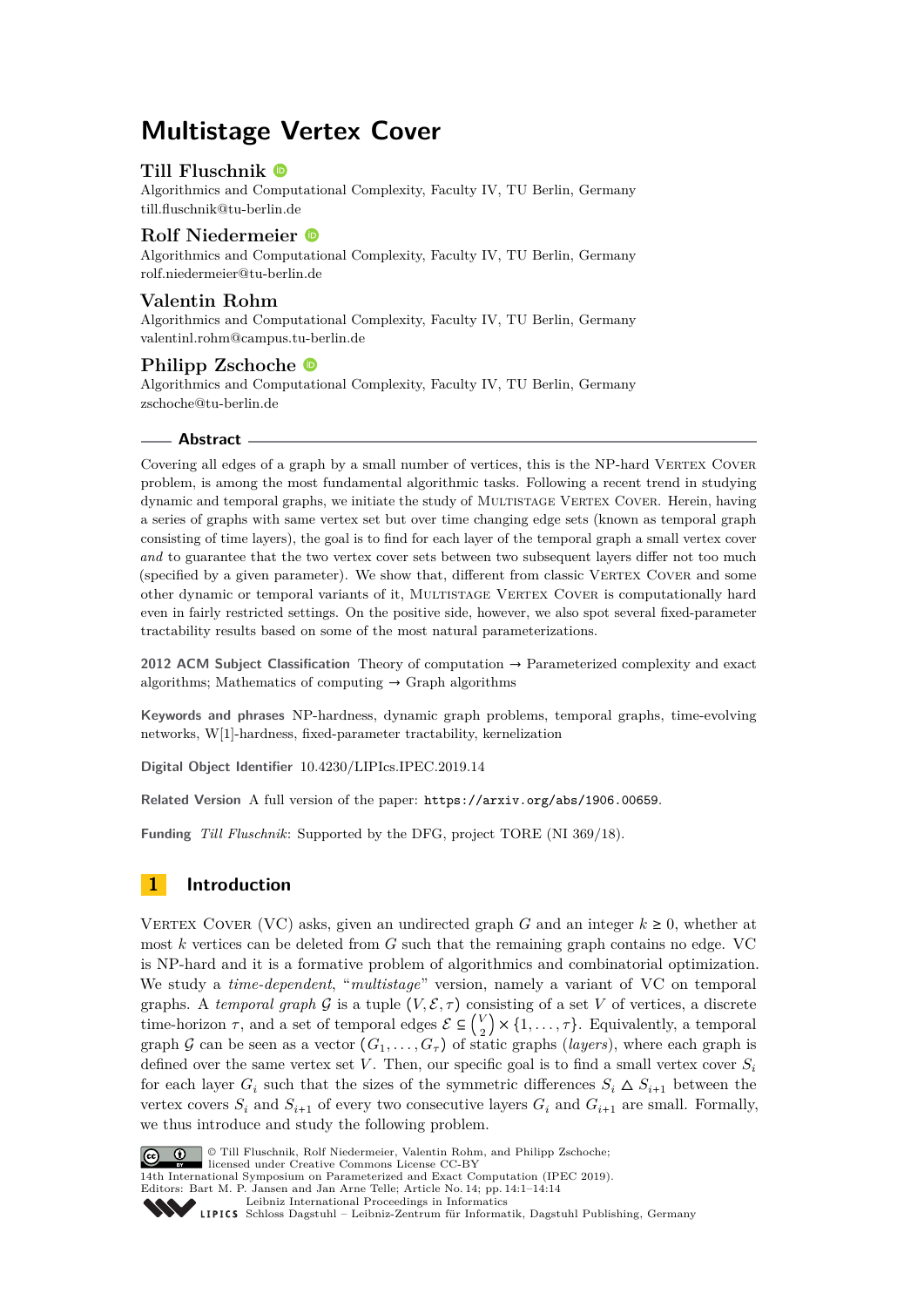MULTISTAGE VERTEX COVER (MSVC)

**Input:** A temporal graph  $G = (V, \mathcal{E}, \tau)$  and two integers  $k \in \mathbb{N}, \ell \in \mathbb{N}_0$ .

**Question:** Is there a sequence  $S = (S_1, \ldots, S_r)$  such that

- (i) for all  $i \in \{1, \ldots, \tau\}$ , it holds that  $S_i \subseteq V$  is a size-at-most-*k* vertex cover for *G<sup>i</sup>* , and
- (ii) for all  $i \in \{1, \ldots, \tau 1\}$ , it holds that  $|S_i \Delta S_{i+1}| \leq \ell$ ?

Throughout this paper we assume that  $0 \lt k \lt |V|$  because otherwise we have a trivial instance. In our model, we follow the recently proposed *multistage* [\[4,](#page-13-1) [16,](#page-13-2) [5,](#page-13-3) [11\]](#page-13-4) view on classical optimization problems on temporal graphs.

In general, the motivation behind a multistage variant of a classical problem such as VERTEX COVER is that the environment changes over time (here reflected by the changing edge sets in the temporal graph) and a corresponding adaptation of the current solution comes with a cost. In this spirit, the parameter  $\ell$  in the definition of MSVC allows to model that only moderate changes concerning the solution vertex set may be wanted when moving from one layer to the subsequent one. Indeed, in this sense  $\ell$  can be interpreted as a parameter measuring the degree of (non-)conservation [\[17,](#page-13-5) [1\]](#page-12-0).

It is immediate that MSVC is NP-hard as it generalizes VERTEX COVER  $(\tau = 1)$ . We will study its parameterized complexity regarding the problem-specific parameters  $k, \tau, \ell$ , and some of their combinations, as well as restrictions to temporal graph classes [\[13\]](#page-13-6).

**Related Work.** The literature on vertex covering is extremely rich, even when focusing on parameterized complexity studies. Indeed, VERTEX COVER (VC) can be seen as "drosophila" of parameterized algorithmics. Thus, we only consider VC studies closely related to our setting. First, we mention in passing that VC is studied in dynamic graphs [\[19,](#page-13-7) [3\]](#page-13-8) and graph stream models [\[6\]](#page-13-9). More importantly for us, Akrida et al. [\[2\]](#page-12-1) studied a variant of VC on temporal graphs. Their model significantly differs from ours: They want an edge to be covered at least once over every time window of some given size  $\Delta$ . That is, they define a temporal vertex cover as a set  $S \subseteq V \times \{1, \ldots, \tau\}$  such that, for every time window of size  $\Delta$  and for each edge  $e = \{v, w\}$  appearing in a layer contained in the time window, it holds that  $(v, t) \in S$  or  $(w, t) \in S$  for some *t* in the time window with  $(e, t) \in \mathcal{E}$ . For their model, they ask whether such an *S* of small cardinality exists. Note that if  $\Delta > 1$ , then for some  $t \in \{1, \ldots, \tau\}$  the set  $S_t := \{v \mid (v, t) \in S\}$  is not necessarily a vertex cover of layer  $G_t$ . For  $\Delta = 1$ , each  $S_t$  must be a vertex cover of  $G_t$ . However, in Akrida et al.'s model the size of each  $S_t$  as well as the size of the symmetric difference between each  $S_t$  and  $S_{t+1}$  may strongly vary. They provide several hardness results and algorithms (mostly referring to approximation or exact algorithms, but not to parameterized complexity studies).

A second related line of research, not directly referring to temporal graphs though, studies reconfiguration problems which arise when we wish to find a step-by-step transformation between two feasible solutions of a problem such that all intermediate results are feasible solutions as well [\[18,](#page-13-10) [15\]](#page-13-11). Mouawad et al. [\[22,](#page-13-12) [21\]](#page-13-13) studied, among other reconfiguration problems, VERTEX COVER RECONFIGURATION which takes as input a graph  $G$ , two vertex covers *S* and *T* of size at most *k* each, and an integer  $\tau$ . The goal is to determine whether there is a sequence  $(S = S_1, \ldots, S_\tau = T)$  such that each  $S_t$  is a vertex cover of size at most k. The essential difference to our model is that from one "sequence element" to the next only one vertex may be changed and that the input graph does not change over time. Indeed, there is an easy reduction of this model to ours while the opposite direction is unlikely to hold. This is substantiated by the fact that Mouawad et al. [\[22\]](#page-13-12) showed that VERTEX COVER Reconfiguration is fixed-parameter tractable when parameterized by vertex cover size *k* while we show W[1]-hardness for the corresponding case of MSVC.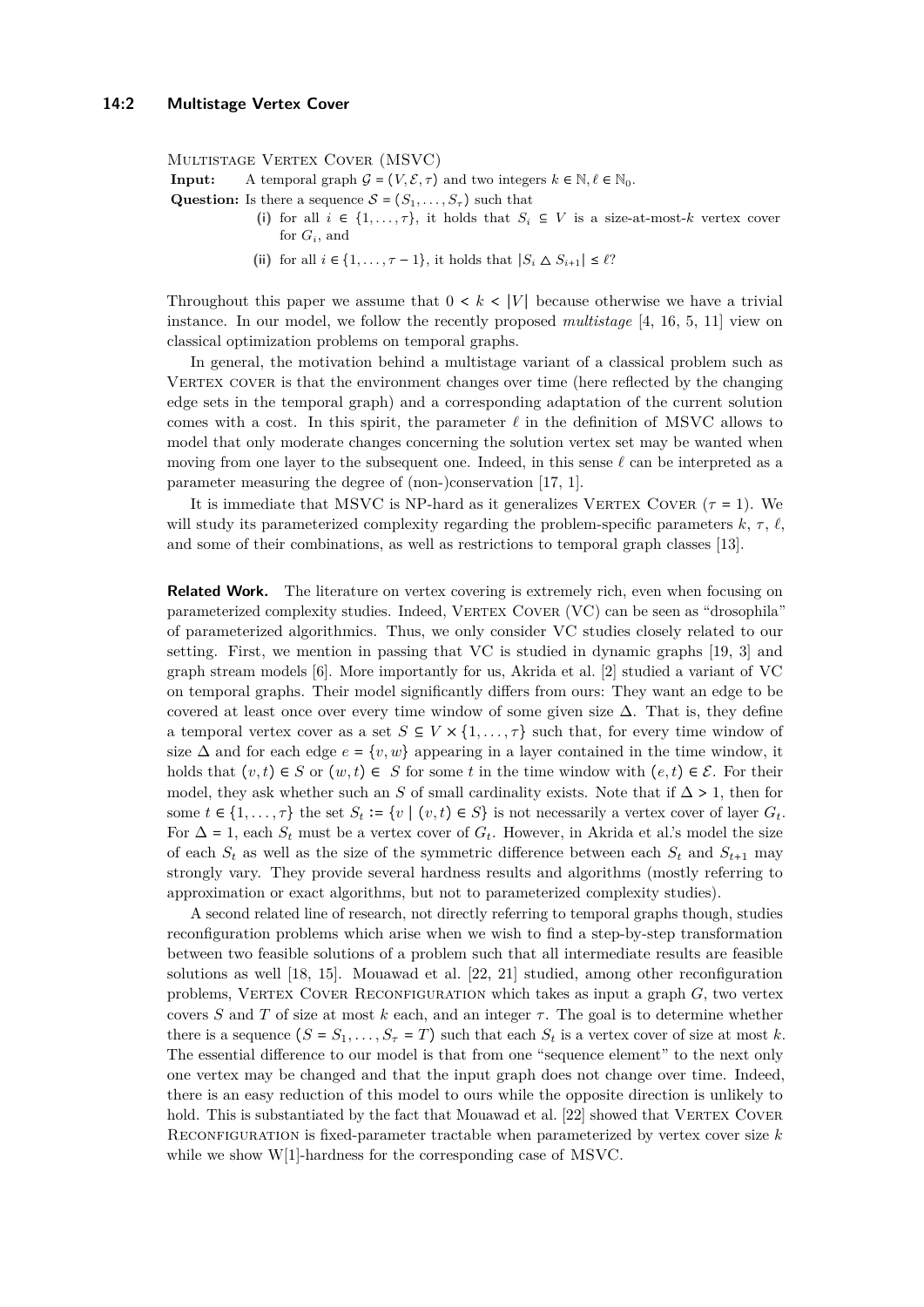<span id="page-2-0"></span>**Table 1** Overview on our results. The column headings describe the restrictions on the input and each row corresponds to a parameter. p-NP-hard, PK, and NoPK abbreviate para-NP-hard, polynomial problem kernel, and no problem kernel of polynomial size unless coNP  $\subseteq$  NP/ poly.  $<sup>†</sup>$  (Obs. [2.5\)](#page-3-0)</sup>

|                            | general layers<br>$0 \leq \ell < 2k$                    | $\ell \geq 2k$                       | tree layers<br>$0 \leq \ell < 2k$                      | one-edge layers<br>$0 \leq \ell < 2$             |  |
|----------------------------|---------------------------------------------------------|--------------------------------------|--------------------------------------------------------|--------------------------------------------------|--|
|                            | NP-hard                                                 |                                      | $NP-hard (Thm. 3.1(i))$                                | $NP-hard (Thm. 3.1(ii))$                         |  |
| $\tau$<br>$\boldsymbol{k}$ | $p-NP$ -hard (Thm. 3.1)<br>$XP, W[1]-h.,$<br>(Thm. 4.1) | $FPT^{\dagger}$ , NoPK<br>(Thm. 5.1) | $p-NP$ -hard (Thm. 3.1)<br>$XP, W[1]-h.$<br>(Thm. 4.1) | FPT, PK $(Obs. 5.8)$<br>open, NoPK<br>(Thm. 5.1) |  |
| $k+\tau$                   | FPT, PK $(Thm. 5.5)$                                    |                                      | FPT, PK $(Thm. 5.5)$                                   | FPT, PK $(Thm. 5.5)$                             |  |

Finally, there is also a close relation to the research on dynamic parameterized problems [\[1,](#page-12-0) [20\]](#page-13-14). Krithika et al. [\[20\]](#page-13-14) studied Dynamic Vertex Cover where one is given two graphs on the same vertex set and a vertex cover for one of them together with the guarantee that the cardinality of the symmetric difference between the two edge sets is upper-bounded by a parameter *d*. The task then is to find a vertex cover for the second graph that is "close enough" (measured by a second parameter) to the vertex cover of the first graph. They show fixed-parameter tractability and a linear kernel with respect to *d*.

**Our Contributions.** Our results, focusing on the three perhaps most natural parameters, are summarized in Table  $1<sup>1</sup>$  $1<sup>1</sup>$  We highlight a few specific results. MULTISTAGE VERTEX COVER remains NP-hard even if every layer consists of only one edge; clearly, the corresponding hardness reduction then exploits an unbounded number *τ* of time layers. If one only has two layers, however, one of them being a tree and the other being a path, then again MULTISTAGE VERTEX COVER already becomes NP-hard. MSVC parameterized by solution size  $k$  is fixedparameter tractable if  $\ell \geq 2k$ , but becomes W[1]-hard if  $\ell < 2k$ . Considering the tractability results for DYNAMIC VERTEX COVER [\[20\]](#page-13-14) and VERTEX COVER RECONFIGURATION [\[22\]](#page-13-12). this hardness is surprising and is our most technical result. Furthermore, in the former case (parameterization by *k* with  $\ell \geq 2k$ ) MSVC does not admit a problem kernel of polynomial size unless coNP  $\subseteq$  NP/ poly. If one considers the combined parameter  $k + \tau$ , however, then besides fixed-parameter tractability in *all* cases we also obtain polynomial-sized kernels.

### **2 Preliminaries**

We denote by  $\mathbb N$  and  $\mathbb N_0$  the natural numbers excluding and including zero, respectively. For two sets *A* and *B*, we denote by  $A \Delta B := (A \setminus B) \cup (B \setminus A)$  the symmetric difference of *A* and *B*, and by *A* ⊎ *B* the disjoint union of *A* and *B*. We use basic notation from graph theory [\[8\]](#page-13-15) and parameterized algorithmics [\[7\]](#page-13-16).

**Temporal Graphs.** A temporal graph G is a tuple  $(V, \mathcal{E}, \tau)$  consisting of the set of vertices V, the set of temporal edges  $\mathcal{E}$ , and a discrete time-horizon  $\tau$ . A temporal edge  $e$  is an element  $\ln\left(\frac{V}{2}\right)$  $\mathcal{Q}^{V}$   $\big(\{1,\ldots,\tau\}$ . Equivalently, a temporal graph  $\mathcal G$  is a vector of static graphs  $(G_1,\ldots,G_\tau)$ ,

<span id="page-2-1"></span><sup>1</sup> Several details and proofs (marked with  $\star$ ) are deferred to the full version of the paper: [https:](https://arxiv.org/abs/1906.00659) [//arxiv.org/abs/1906.00659](https://arxiv.org/abs/1906.00659).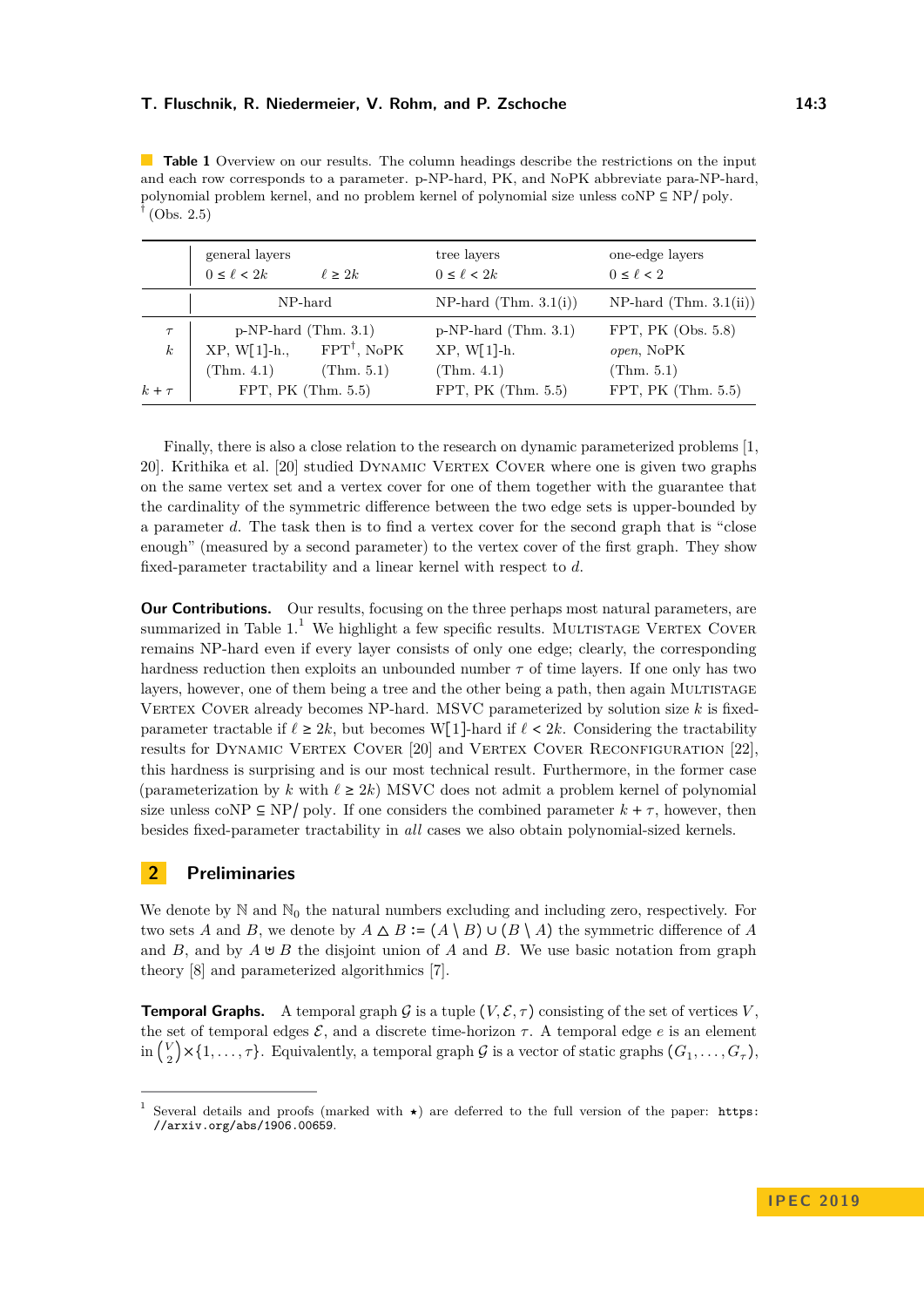#### **14:4 Multistage Vertex Cover**

where each graph is defined over the same vertex set *V*. We also denote by  $V(G)$ ,  $\mathcal{E}(G)$ , and  $\tau(\mathcal{G})$  the set of vertices, the set of temporal edges, and the discrete time-horizon of  $\mathcal{G}$ , respectively. The *underlying graph*  $G_{\downarrow} = G_{\downarrow}(\mathcal{G})$  of a temporal graph  $\mathcal{G}$  is the static graph with vertex set  $V(G)$  and edge set  $\{e \mid \exists t \in \{1, ..., \tau(G)\} : (e, t) \in E\}.$ 

**General Observations on MSVC.** We state some simple but useful observations on MSVC and its relation to VERTEX COVER.

<span id="page-3-3"></span>▶ Observation 2.1 (★). *Every instance*  $(G, k, \ell)$  *of* MSVC *with*  $k \geq \sum_{i=1}^{\tau(G)} |E(G_i)|$  *is a yes-instance.*

▶ Observation 2.2 (★). Let  $(G, k, \ell)$  be an instance of MSVC. If  $(G, k, \ell)$  is a yes-instance, *then there is a solution*  $S = (S_1, \ldots, S_\tau)$  *such that*  $|S_1| = k$  *and*  $k - 1 \leq |S_i| \leq k$  *for all*  $i \in \{1, \ldots, \tau\}.$ 

<span id="page-3-2"></span> $\triangleright$  **Observation 2.3** ( $\star$ ). There is an algorithm that maps any instance (G, k) of VERTEX COVER in  $\tau \cdot |V(G)|^{O(1)}$  time to an equivalent instance  $(G, k, \ell)$  of MSVC with  $\ell = 0$ , *where*  $\mathcal{G}$  *is a sequence of any*  $\tau$  *subgraphs of*  $G$  *such that the underlying graph is*  $G$ *.* 

 $\triangleright$  **Observation 2.4** ( $\star$ ). There is a polynomial-time algorithm that maps any instance  $(\mathcal{G}, k, \ell)$ *of* MSVC *with*  $\ell = 0$  *to an equivalent instance*  $(G_{\ell}(\mathcal{G}), k)$  *of* VERTEX COVER.

<span id="page-3-0"></span>▶ Observation 2.5 (★). An instance  $(G, k, \ell)$  of MSVC with  $\ell \geq 2k$  and  $\mathcal{G} = (G_1, \ldots, G_\tau)$ *can be decided by deciding each instance of the set*  $\{(G_i, k) | 1 \le i \le \tau\}$  of VERTEX COVER-*instances*.

### **3 Hardness On Restricted Inputs**

MSVC is NP-hard as it generalizes VERTEX COVER  $(\tau = 1)$ . In this section we prove that MSVC remains NP-hard on very restricted inputs.

<span id="page-3-1"></span>▶ Theorem 3.1. MULTISTAGE VERTEX COVER *is* NP-hard even if

- (i)  $\tau = 2$ ,  $\ell = 0$ , and the first layer is a path and the second layer is a tree, or
- (ii) *every layer contains only one edge and*  $\ell = 1$ *.*

**I** Remark 3.2. Theorem [3.1\(](#page-3-1)i) is tight regarding  $\tau$  since VERTEX COVER (i.e., MSVC with  $\tau = 1$ ) on trees is solvable in polynomial time. Theorem [3.1\(](#page-3-1)ii) is tight regarding  $\ell$ , because in the case of  $\ell \neq 1$  either Observation [2.3](#page-3-2) or Observation [2.5](#page-3-0) is applicable.

Vertex Cover remains NP-complete on cubic Hamiltonian graphs when a Hamiltonian cycle is additionally given in the input  $[12]$ —we refer to this problem as HAMILTONIAN CUBIC VERTEX COVER  $(HCVC)$ . To prove Theorem [3.1\(](#page-3-1)i), we give a polynomial-time many-one reduction from HCVC to MSVC with two layers, one being a path, the other being a tree.

**Proposition 3.3** ( $\star$ ). There is a polynomial-time algorithm that maps any instance ( $G =$  $(V, E), k, C$ ) *of* HCVC *to an equivalent instance*  $(G, k', \ell')$  *of* MSVC *with*  $\tau = 2$  *and the first layer*  $G_1$  *being a path and second layer*  $G_2$  *being a tree.* 

In order to prove Theorem [3.1\(](#page-3-1)ii), we give a polynomial-time many-one reduction from VERTEX COVER to MSVC.

**Proposition 3.4** ( $\star$ ). There is a polynomial-time algorithm that maps any instance ( $G =$  $(V, E), k$ ) of VERTEX COVER to an equivalent instance  $(G, k', \ell')$  of MSVC where  $\ell' = 1$ *and every layer G<sup>i</sup> contains only one edge.*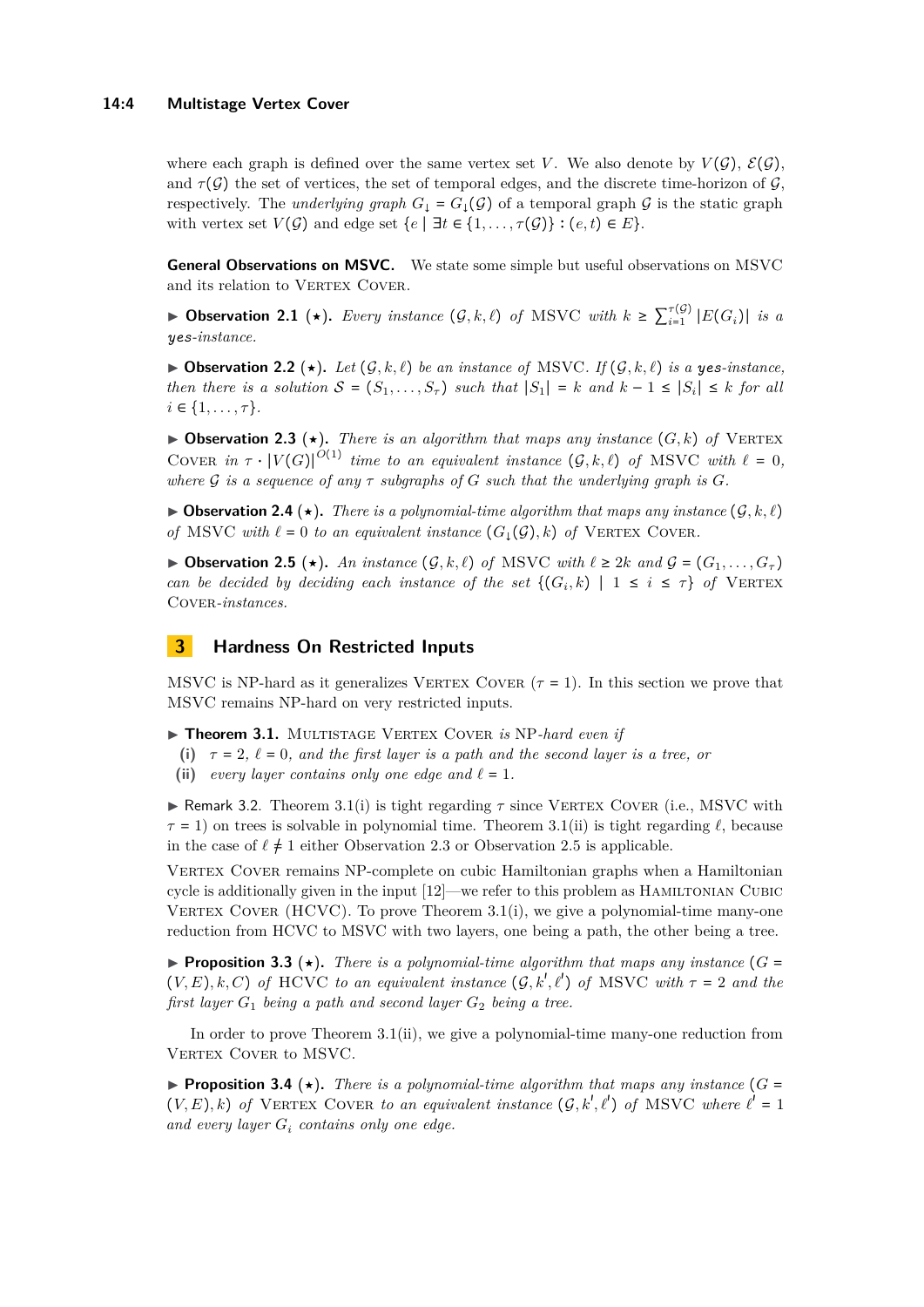### **4 Parameter Vertex Cover Size**

In this section, we study the parameter size *k* of the vertex cover of each layer for MSVC. VERTEX COVER and VERTEX COVER RECONFIGURATION [\[22\]](#page-13-12) when parameterized by the vertex cover size are fixed-parameter tractable. We prove that this is no longer true for  $MSVC$  (unless  $FPT = W[1]$ ).

<span id="page-4-0"></span>▶ **Theorem 4.1.** MULTISTAGE VERTEX COVER *parameterized by k is in* XP *and* W[1]*-hard.* 

We first show the XP-algorithm (Section [4.1\)](#page-4-1) and then prove W[1]-hardness (Section [4.2\)](#page-5-0).

### <span id="page-4-1"></span>**4.1 An XP-Algorithm**

<span id="page-4-2"></span>In this section, we prove the following.

**Proposition 4.2.** *Every instance*  $(G, k, \ell)$  *of* MULTISTAGE VERTEX COVER *can be decided*  $in \ O(\tau(G) \cdot |V(G)|^{2k+1})$  *time.* 

In a nutshell, we first consider for each layer all subsets of vertices of size at most *k* that form a vertex cover. Second, we find a sequence of vertex covers for all layers such that the sizes of the symmetric differences for every two consecutive solutions is at most  $\ell$ . We show that the second step can be solved via computing a directed source-sink path in a helper graph that we call *configuration graph*.

 $\triangleright$  **Definition 4.3.** *Given a temporal graph G*, *the*  $(k, \ell)$ -configuration graph *of G is the*  $graph\ D = (V = V_1 \cup \cdots \cup V_{\tau} \cup \{s,t\}, A, \gamma)$  equipped with a function  $\gamma : V \to \{V' \subseteq V(\mathcal{G}) \mid \tau \in V(\mathcal{G})\}$  $|V'|\leq k$ } *such that* 

- (i) for every  $i \in \{1, \ldots, \tau(\mathcal{G})\}$ , it holds true that S is a vertex cover of  $G_i$  of size at most k *if and only if there is a vertex*  $v \in V_i$  *with*  $\gamma(v) = S$ *,*
- (ii) *there is an arc from v to w*, *v*, *w*  $\in$  *V*, *if and only if*  $v \in V_i$ ,  $w \in V_{i+1}$ , and  $|\gamma(v) \triangle$  $\gamma(w) \leq \ell$ , and
- (iii) *there is an arc*  $(s, v)$  *for all*  $v \in V_1$  *and an arc*  $(v, t)$  *for all*  $v \in V_7$ *.*

Note that Mouawad et al. [\[22\]](#page-13-12) used a similar configuration graph to show fixed-parameter tractability of VERTEX COVER RECONFIGURATION parameterized by the vertex cover size  $k$ . In the multistage setting the configuration graph is too large for fixed-parameter tractability regarding *k*. However, we show an XP-algorithm regarding *k* to construct the configuration graph.

<span id="page-4-3"></span> $\blacktriangleright$  **Lemma 4.4** ( $\star$ ). The  $(k, \ell)$ -configuration graph of a temporal graph G with n vertices and *time horizon τ*

- (i) *can be constructed in*  $O(\tau \cdot n^{2k+1})$  *time, and*
- (ii) *contains at most*  $\tau \cdot 2n^k + 2$  *vertices and*  $(\tau 1)n^{2k} + 2n^k$  *arcs.*

<span id="page-4-4"></span>▶ **Lemma 4.5**  $(\star)$ . MSVC-instance  $(G, k, \ell)$  is a yes-instance if and only if there is an s-t *path in the*  $(k, \ell)$ *-configuration graph*  $D$  *of*  $\mathcal{G}$ *.* 

We are ready to prove Proposition [4.2.](#page-4-2)

**Proof of Proposition [4.2.](#page-4-2)** First, compute the configuration graph *D* of the instance ( $\mathcal{G}$  =  $(V, \mathcal{E}, \tau)$ , k,  $\ell$ ) of MULTISTAGE VERTEX COVER in  $O(\tau \cdot |V|^{2k+1})$  time (Lemma [4.4\(](#page-4-3)i)). Then, find an *s*-*t* path in *D* with a breadth-first search in  $O(\tau \cdot |V|^{2k})$  time (Lemma [4.4\(](#page-4-3)ii)). If an  $s$ - $t$  path is found, then return yes, otherwise return no (Lemma [4.5\)](#page-4-4).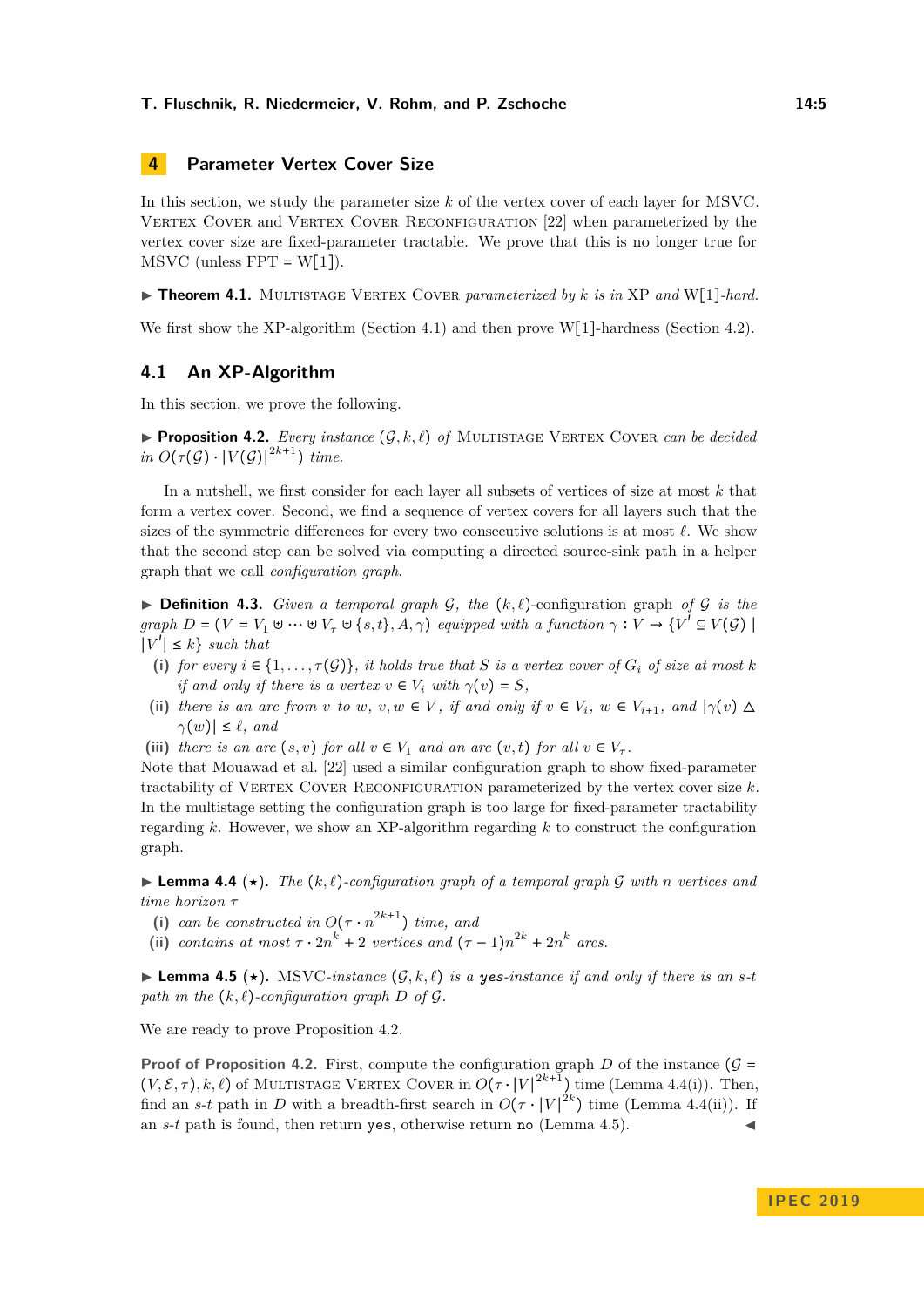<span id="page-5-3"></span>

**Figure [1](#page-5-1)** Illustration of Construction 1 on an example graph (left-hand side) and the first seven layers of the obtained graph (right-hand side). Star-shapes illustrate star graphs with  $k' + 1$  leaves. Dashed vertical lines separate layers.

 $\blacktriangleright$  Remark 4.6. The reason why the algorithm behind Proposition [4.2](#page-4-2) is only an XP-algorithm and not an FPT-algorithm regarding *k* for MULTISTAGE VERTEX COVER is because we do not have a better upper bound on the number of vertices in the  $(k, \ell)$ -configuration graph for  $G$  than  $O(\tau(G) \cdot |V(G)|^k)$ . This is due to the fact that we check for each subset of  $V(G)$ of size  $k$  or  $k-1$  whether it is a vertex cover in some layer.

This changes if we consider Minimal Multistage Vertex Cover where we additionally demand the *i*-th set in the solution to be a *minimal* vertex cover for the layer *G<sup>i</sup>* . Here, we can enumerate for each layer  $G_i$  all minimal vertex covers of size at most  $k$  (and hence all candidates for the *i*-th set of the solution) with the folklore search-tree algorithm for vertex cover. This leads to  $O(2^k \tau(G))$  many vertices in the  $(k, \ell)$ -configuration graph (for Minimal Multistage Vertex Cover) and thus to fixed-parameter tractability of Minimal Multistage Vertex Cover parameterized by the vertex cover size *k*.

However, as we show next it is not likely (unless  $FPT=W[1]$ ) that one can substantially improve the algorithm behind Proposition [4.2.](#page-4-2)

### <span id="page-5-0"></span>**4.2 Parameterized Intractability**

In this section we show that MSVC is W[1]-hard when parameterized by *k*. This hardness result is established by the following parameterized reduction from the W[1]-complete [\[9\]](#page-13-18) CLIQUE problem, where, given an undirected graph  $G$  and a positive integer  $k$ , the question is whether *G* contains a clique of size  $k$  (that is,  $k$  vertices that are pairwise adjacent).

<span id="page-5-2"></span>**Proposition 4.7.** *There is an algorithm that maps any instance*  $(G, k)$  *of* CLIQUE *in polynomial time to an equivalent instance*  $(G, k', \ell)$  *of* MSVC *with*  $k' = 2\binom{k}{2}$  $\binom{k}{2} + k + 1, \ \ell = 2,$ *and each layer of* G *being a tree.*

The proof of Proposition [4.7](#page-5-2) is deferred to the end of this section. It is a reduction from Clique where we construct an instance of MSVC from an instance of Clique as follows (see Figure [1](#page-5-3) for an illustrative example).

<span id="page-5-1"></span>**► Construction 1.** Let  $(G = (V, E), k)$  be an instance of CLIQUE with  $m = |E|$  and  $E = \{e_1, \ldots, e_m\}$ . Let

$$
K = \begin{pmatrix} k \\ 2 \end{pmatrix}, \qquad k' = 2K + k + 1, \qquad \text{and} \qquad \kappa = K + k + 3.
$$

We construct a temporal graph  $G = (V', \mathcal{E}, \tau)$  as follows. Let  $V'$  be initially  $V \cup E$  (note that *E* simultaneously describes the edge set of *G* and a vertex subset of  $\mathcal{G}$ ). We add the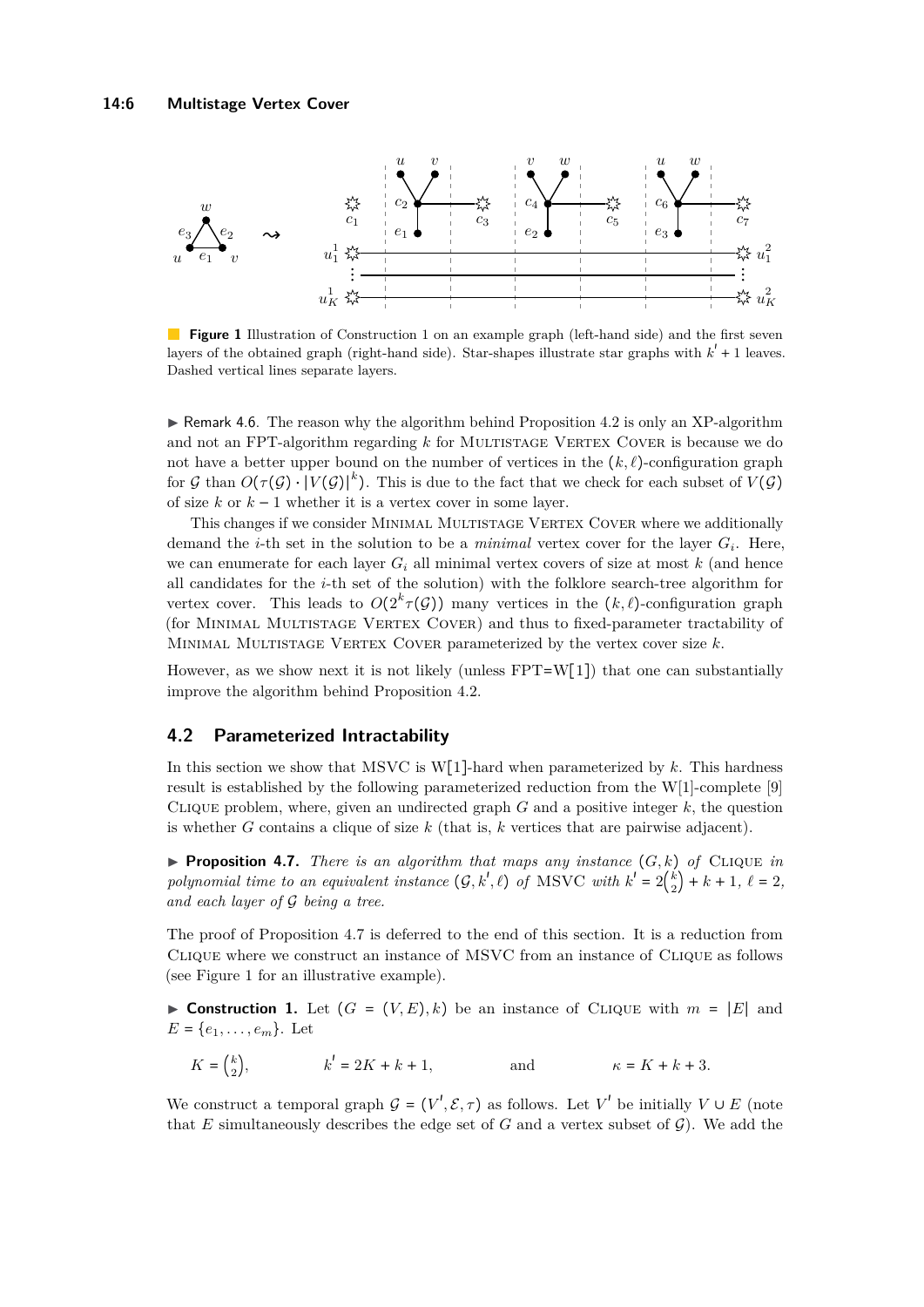following vertex sets

*t*

$$
U^t = \{u_j^t \mid j \in \{1, \ldots, K\}\}, t \in \{1, \ldots, \kappa + 1\} \text{ and } C = \{c_1, \ldots, c_{2m\kappa + 1}\}.
$$

Let  $\mathcal E$  be initially empty. We extend the set  $V'$  and define  $\mathcal E$  through the  $\tau = 2m\kappa + 1$  layers we construct in the following.

- (1) In each layer  $G_i$  with *i* being odd, make  $c_i$  the center of a star with  $k' + 1$  leaves.
- (2) In each layer  $G_{2mj+1}$ ,  $j \in \{0,\ldots,\kappa\}$ , make each vertex in  $U^{j+1}$  the center of a star with  $k' + 1$  leaves.
- **(3)** For each  $j \in \{0, ..., \kappa 1\}$ , in each layer  $G_{2mj+i}$  with  $i \in \{1, ..., 2m + 1\}$ , make  $u_x^{j+1}$ adjacent to  $u_x^{j+2}$  for each  $x \in \{1, \ldots, K\}$ .
- (4) For each *i* being even, add the edge  $\{c_i, c_{i+1}\}\)$  to  $G_i$  and to  $G_{i+1}$ .
- **(5)** For each *j* ∈ {0,..., $\kappa$  − 1}, for each *i* ∈ {1,...,*m*}, in *G*<sub>2*mj*+2*i*</sub>, make *c*<sub>*j*2*m*+2*i*</sub> adjacent with  $e_i = \{v, w\}, v$ , and *w*.

This finishes the construction of  $\mathcal{G}$ .

The construction essentially repeats the same gadget (which we call *phase*)  $\kappa$  times where the layer  $2m \cdot i + 1$  is simultaneously last layer of phase *i* and the first layer of phase  $i + 1$ . In the beginning of phase  $i$ , a solution must contain the vertices of  $U^i$ . The idea now is that during phase *i* one has to exchange the vertices of  $U^i$  with the vertices of  $U^{i+1}$ .

It is not difficult to see that the instance in Construction [1](#page-5-1) can be computed in polynomial time. Hence, it remains to prove the equivalence stated in Proposition [4.7.](#page-5-2) We prepare the proofs of the forward and the backward direction in Sections [4.2.1](#page-6-0) and [4.2.2,](#page-6-1) respectively.

<span id="page-6-3"></span>**F** Remark 4.8. We can turn the instance  $(\mathcal{G}, k', \ell)$  computed by Construction [1](#page-5-1) into an equivalent instance  $(G', k'', \ell)$  where each layer is a tree as follows. Set  $k'' = k' + 1$ . Add a vertex *x* to G. In each layer of G, make *x* a star with  $k'' + 1$  vertices and connect *x* with exactly one vertex of each connected component. Note that in every solution *x* is contained in a vertex cover for each layer in  $\mathcal{G}'$ .

#### <span id="page-6-0"></span>**4.2.1 Forward direction**

The forward direction of Proposition [4.7](#page-5-2) is—in a nutshell—as follows: If  $V' \cup E'$  with  $V' \subseteq V$ and  $E' \subseteq E$  correspond to the vertex set and edge set of a clique of size k, then there are *K* layers in each phase covered by  $V' \cup E'$ . Hence, having *K* layers where no vertices from *C* have to be exchanged, in each phase *t* we can exchange all vertices from  $U^t$  to  $U^{t+1}$ . Starting with set  $S_1 = U^1 \cup V' \cup E' \cup \{c_1\}$  then yields a solution.

<span id="page-6-2"></span>**I Lemma 4.9** ( $\star$ ). Let  $(G, k)$  be an instance of CLIQUE and  $(G, k', \ell)$  be the instance of MULTISTAGE VERTEX COVER *resulting from Construction [1.](#page-5-1) If*  $(G, k)$  *is a ves-instance. then*  $(G, k', \ell)$  *is a yes-instance.* 

#### <span id="page-6-1"></span>**4.2.2 Backward direction**

In this section we prepare the proof of the backward direction for the proof of Proposition [4.7.](#page-5-2) We first show that if an instance of MULTISTAGE VERTEX COVER computed by Construction [1](#page-5-1) is a yes-instance, then it is safe to assume that neither two vertices are deleted from nor added to a vertex cover in a consecutive step (we refer to these solutions as *smooth*, see Definition [4.11\)](#page-7-0). Moreover, a vertex from *C* is only exchanged with another vertex from *C* and, at any time, there is exactly one vertex from *C* contained in the solution (similarly to the constructed solution in Lemma [4.9\)](#page-6-2). We call these solutions *one-centered* (Definition [4.13\)](#page-7-1).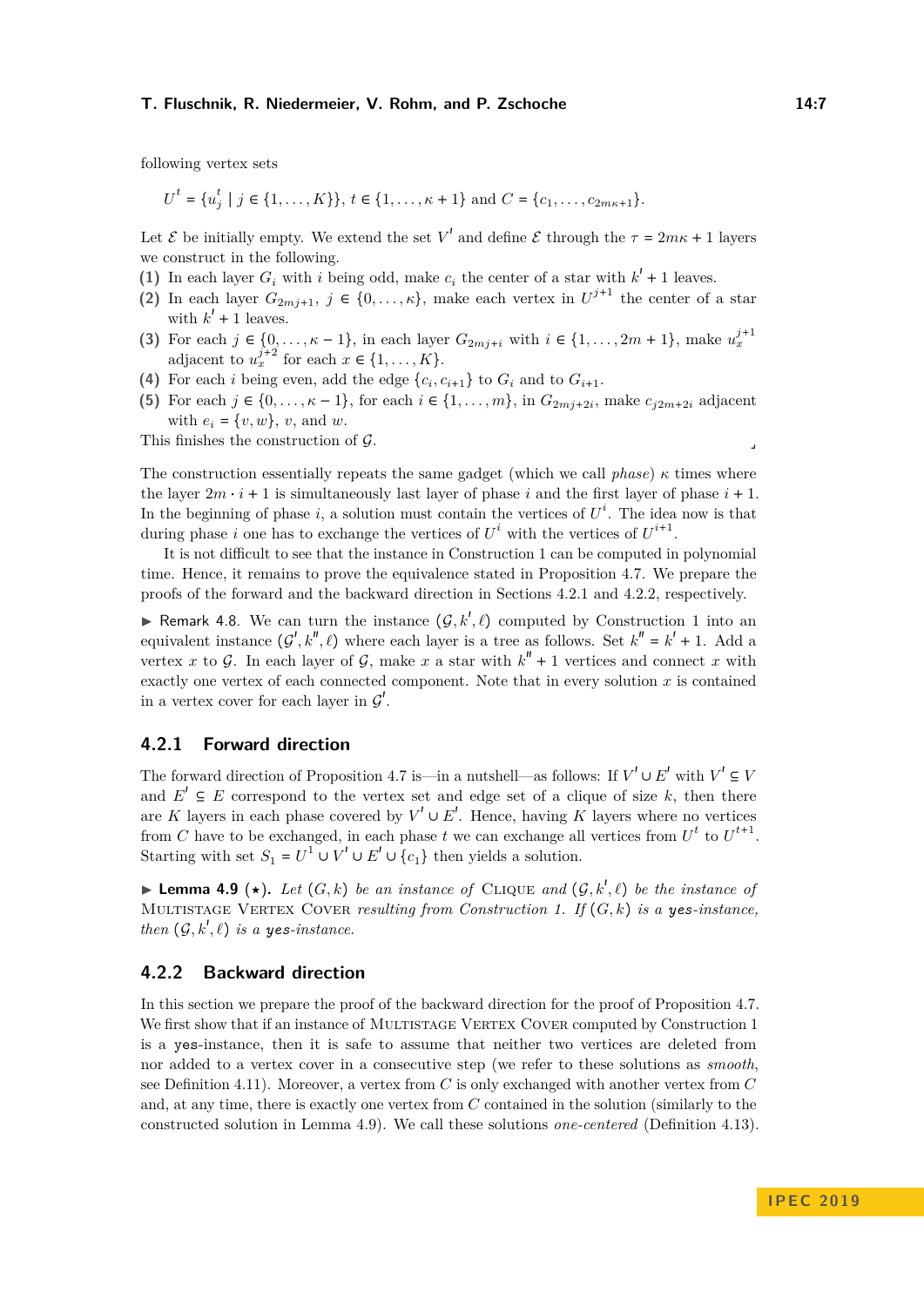#### **14:8 Multistage Vertex Cover**

We then prove that there must be a phase *t* for any one-centered solution that is deleting at least ( *k*  $\frac{1}{2}$  times a vertex from "past" sets  $U_t$ ,  $t' \leq t$ . This at hand, we prove that such a phase witnesses a clique of size *k*.

That a solution needs to contain at least one vertex from *C* at any time follows immediately from the fact that there is either an edge between two vertices in *C* or there is a vertex in *C* which is the center of a star with  $k' + 1$  leaves.

<span id="page-7-2"></span> $\blacktriangleright$  **Observation 4.10.** *Let*  $(G, k', \ell)$  *from Construction [1](#page-5-1) be a yes-instance. Then for each solution*  $(S_1, \ldots, S_{\tau})$  *it holds true that*  $|S_i \cap C| \geq 1$  *for all*  $i \in \{1, \ldots, \tau(G)\}$ *.* 

In the remainder of this section we denote the vertices which are removed from the set  $S_{i-1}$  and added to the next set  $S_i$  in a solution  $S = (\ldots, S_{i-1}, S_i, \ldots)$  by

$$
S_{i-1} \Leftrightarrow S_i := (S_{i-1} \setminus S_i, S_i \setminus S_{i-1}).
$$

If  $S_{i-1} \setminus S_i$  or  $S_i \setminus S_{i-1}$  have size one, then we will omit the brackets of the singleton.

<span id="page-7-0"></span> $\blacktriangleright$  **Definition 4.11.** *A solution*  $S = (S_1, \ldots, S_{\tau})$  *for*  $(\mathcal{G}, k', \ell)$  *from Construction [1](#page-5-1) is* smooth *if for all*  $i \in \{2, \ldots, \tau\}$  *we have*  $|S_{i-1} \setminus S_i| \leq 1$  *and*  $|S_{i-1} \setminus S_i| \leq 1$ .

 $\triangleright$  **Observation 4.12.** Let  $(G, k', \ell)$  from Construction [1](#page-5-1) be a yes-instance. Then there is a *smooth solution*  $(S_1, \ldots, S_{\tau})$ *.* 

**Proof.** By Observation [2.1,](#page-3-3) we know that there is a solution  $S = (S_1, \ldots, S_\tau)$  such that  $|S_1| = k^{\prime}$  and  $k^{\prime} - 1 \leq |S_i| \leq k^{\prime}$  for all  $i \in \{1, ..., \tau\}$ . Hence, for all  $i \in \{2, ..., \tau\}$  it holds true that  $||S_i| - |S_{i-1}|| \le 1$ . It follows that  $|S_{i-1} \setminus S_i| \le 1$  and  $|S_{i-1} \setminus S_i| \le 1$ , and thus, S is a smooth solution.

Our goal is to prove the existence of the following type of solutions.

<span id="page-7-1"></span> $\triangleright$  **Definition 4.13.** *A smooth solution*  $S = (S_1, \ldots, S_{\tau})$  *for*  $(\mathcal{G}, k', \ell)$  *from Construction [1](#page-5-1) is* one-centered *if*

- (i) *for all*  $i \in \{1, \ldots, \tau\}$  *we have*  $|S_i \cap C| = 1$ *, and*
- (ii) *for all*  $i \in \{2, \ldots, \tau\}$  *and*  $S_{i-1} \oplus S_i = (a, b)$  *we have that*  $a \in C \Leftrightarrow b \in C$ *.*

We now show that in the output instance of Construction [1,](#page-5-1) there are solutions (if there is any) where  $c_1 \in C$  is the only vertex from C in the first set of the solution.

**Example [1](#page-5-1).14** ( $\star$ ). Let  $(G, k', \ell)$  from Construction 1 be a yes-instance. Then there is a *smooth solution*  $(S_1, \ldots, S_{\tau})$  *such that*  $S_1 \cap C = \{c_1\}$ *.* 

Next, we show that there are solutions such that whenever we remove a vertex in *C* from the vertex cover, then we simultaneously add another vertex from *C* to the vertex cover. Formally, we prove the following.

<span id="page-7-3"></span>**Example [1](#page-5-1).15** ( $\star$ ). Let  $(G, k', \ell)$  from Construction 1 be a yes-instance. Then there is a *smooth solution*  $(S_1, \ldots, S_{\tau})$  *such that*  $S_1 \cap C = \{c_1\}$  *and for all i with*  $S_{i-1} \oplus S_i = (a, c)$ *and*  $c \in C$  *we also have*  $a \in C$ *.* 

Combining Observation [4.10](#page-7-2) and Lemma [4.15,](#page-7-3) we can assume that given a yes-instance, there is a solution which is one-centered.

<span id="page-7-4"></span>**Corollary 4.16.** *Let*  $(G, k', \ell)$  *from Construction [1](#page-5-1) be a yes-instance. Then, there is a solution* S *which is one-centered.*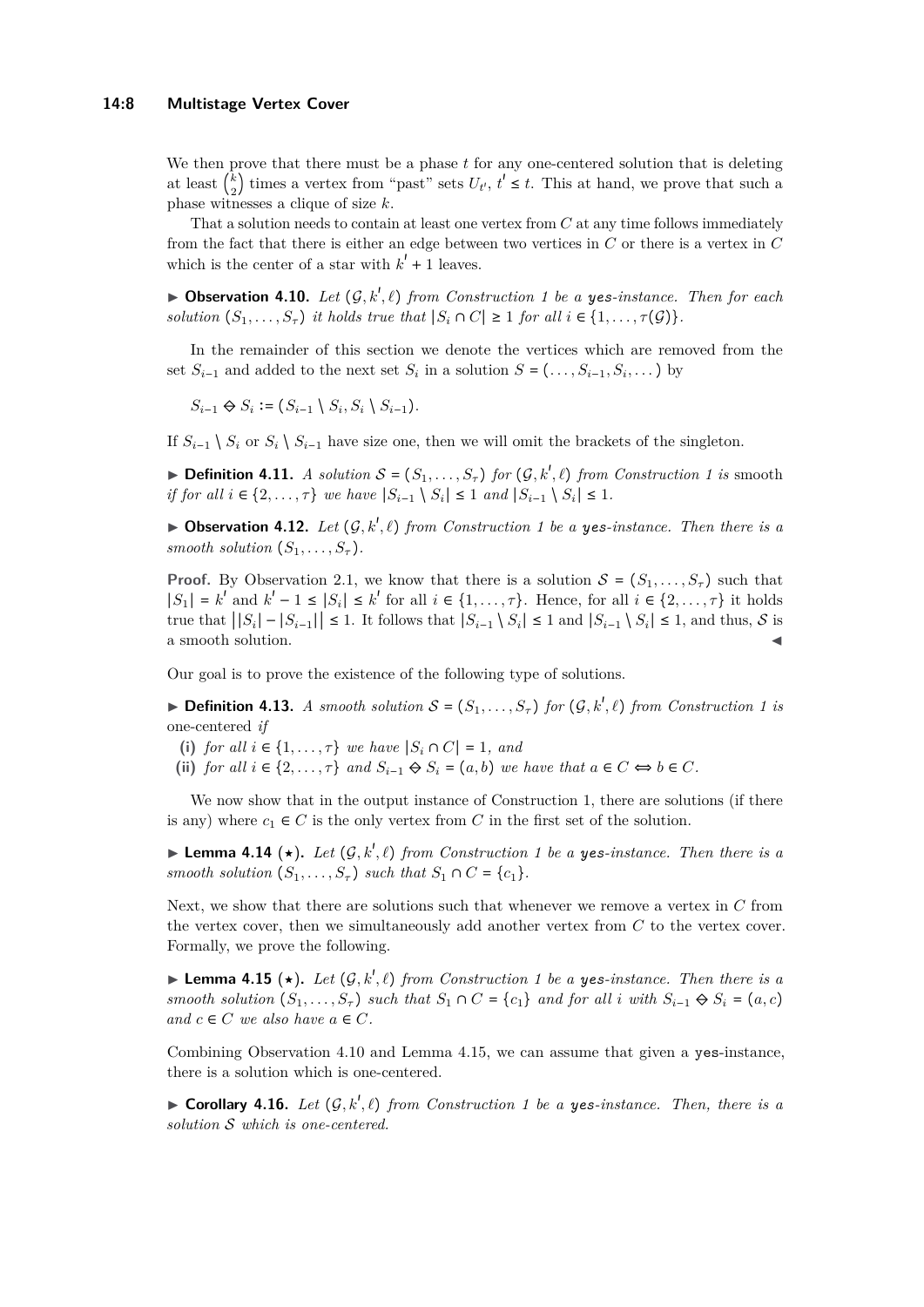| $S_{i-1}^t \Leftrightarrow S_i^t$ |                                | $ F_i^t  -  F_{i-1}^t $ | $-( Y_i^t  -  Y_{i-1}^t ) - (f_i^t - f_{i-1}^t)  \varepsilon_i - \varepsilon_{i-1}$ |                |                   |
|-----------------------------------|--------------------------------|-------------------------|-------------------------------------------------------------------------------------|----------------|-------------------|
| (u,b)                             | $b \in E$                      | $\in \{-1,0\}$          | $\in \{0, 1\}$                                                                      | 1              | $\in \{0, 1, 2\}$ |
|                                   | $b \in \widehat{U}_{\kappa+1}$ | $\in \{-1,0\}$          |                                                                                     | $\overline{0}$ | $\in \{0, 1\}$    |
|                                   | $b \in V, b = \emptyset$       | $\in \{-1,0\}$          |                                                                                     | 1              | $\in \{1, 2\}$    |
| (a, u)                            | $a \in E$                      | $\theta$                | $\in \{1, 2\}$                                                                      | $-1$           | $\in \{0, 1\}$    |
|                                   | $a \in V$ , $a = \emptyset$    | $\Omega$                |                                                                                     | $-1$           | 0                 |
| (a, v)                            | $a \in E$                      | $\Omega$                | $\in \{1, 2\}$                                                                      | 0              | $\in \{1, 2\}$    |
|                                   | $a \in V$ , $a = \emptyset$    | $\Omega$                |                                                                                     | $\overline{0}$ |                   |
| (a,e)                             | $a \in V$                      | $\Omega$                |                                                                                     | $\Omega$       |                   |
|                                   | $a \in E$ , $a = \emptyset$    | $\theta$                | $\in \{0, 1\}$                                                                      | $\overline{0}$ | $\in \{0, 1\}$    |

<span id="page-8-0"></span>**Table 2** Note that  $\varepsilon_i - \varepsilon_{i-1} = |F_i^t| - |F_{i-1}^t| - (|Y_i^t| - |Y_{i-1}^t|) - (f_i^t - f_{i-1}^t)$ .

In the remainder of this section, for each  $t \in \{1, \ldots, \kappa + 1\}$  let the union of  $U^i$  for all  $i \leq t$ be denoted by

$$
\widehat{U}_t = \bigcup_{i=1}^t U^i.
$$

We introduce further notation regarding a one-centered solution  $S := (S_1^1, \ldots, S_{2m+1}^1 =$  $S_1^2, \ldots, S_1^{\kappa}, \ldots, S_{2m+1}^{\kappa}$  for  $(\mathcal{G}, k', \ell)$ . Here,  $S_i^t$  is the *i*-th set of phase *t* and thus the  $(2m(t-1) + i)$ -th set of S. We define the sets

$$
Y_i^t := \{ e_j \in S_i^t \cap E \mid 2j \ge i \} \quad \text{and} \quad F_i^t := \{ j > i \mid S_{j-1}^t \Leftrightarrow S_j^t = (u, b) \text{ with } u \in \widehat{U}_t \}.
$$

Set  $Y_i^t$  is the set of vertices  $e_j$  from *E* in  $S_i^t$  such that the corresponding layer for  $e_j$  in phase *t* is not before the layer with index *i* in phase *t*. Set  $F_i^t$  is the set of indices greater than *i* of layers from  $G$  in phase *t* where a vertex from  $\widehat{U}_t$  is not carried over to the next layer's vertex cover. We now show that there is a phase *t* where  $|F_1^t| \ge K$ .

<span id="page-8-2"></span>► **Lemma 4.17** (★). Let  $S = (S_1^1, \ldots, S_{2m+1}^1 = S_1^2, \ldots, \ldots, S_1^{\kappa}, \ldots, S_{2m+1}^{\kappa})$  be a one-centered *solution to*  $(G, k', \ell)$  *from Construction [1](#page-5-1) being a yes-instance. Then, there is a*  $t \in \{1, \ldots, \kappa\}$ *such that*  $|F_1^t| \geq K$ *.* 

In the remainder of this section the value

$$
f_i^t := |S_i^t \cap \widehat{U}_{\kappa+1}| - K
$$

describes the number of vertices in  $\widehat{U}_{\kappa+1}$  which we could remove from  $S_i^t$  such that  $S_i^t$  is still a vertex cover for  $G_{2m(t-1)+i}$  (the *i*-th layer of phase *t*). Observe that  $f_i^t \geq 0$  for all  $i \in \{1, \ldots, 2m + 1\}$  and  $t \in \{1, \ldots, \kappa\}$ , because we need in each layer exactly *K* vertices from  $\widehat{U}_{\kappa+1}$  in the vertex cover.

We now derive an invariant which must be true in each phase.

<span id="page-8-1"></span>► **Lemma 4.18** (★). Let  $S = (S_1^1, \ldots, S_{2m+1}^1 = S_1^2, \ldots, \ldots, S_1^{\kappa}, \ldots, S_{2m+1}^{\kappa})$  be a one-centered *solution to*  $(G, k^{\prime}, \ell)$  *from Construction [1](#page-5-1) being a yes-instance. Then, for all*  $t \in \{1, \ldots, \kappa\}$ *and*  $i \in \{1, ..., 2m + 1\}$ , *it holds true that*  $|F_i^t| - |Y_i^t| \leq f_i^t$ .

**Proof.** Define  $\varepsilon_i = |F_i^t| - |Y_i^t| - f_i^t$  for all  $i \in \{1, ..., 2m+1\}$ . We show that  $\varepsilon_i - \varepsilon_{i-1} \ge 0$  for all  $i \in \{1, \ldots, 2m + 1\}$  $i \in \{1, \ldots, 2m + 1\}$  $i \in \{1, \ldots, 2m + 1\}$ . Since S is one-centered, in Table 2 all relevant tuples for  $S_{i-1}^t \Leftrightarrow S_i^t$ are shown.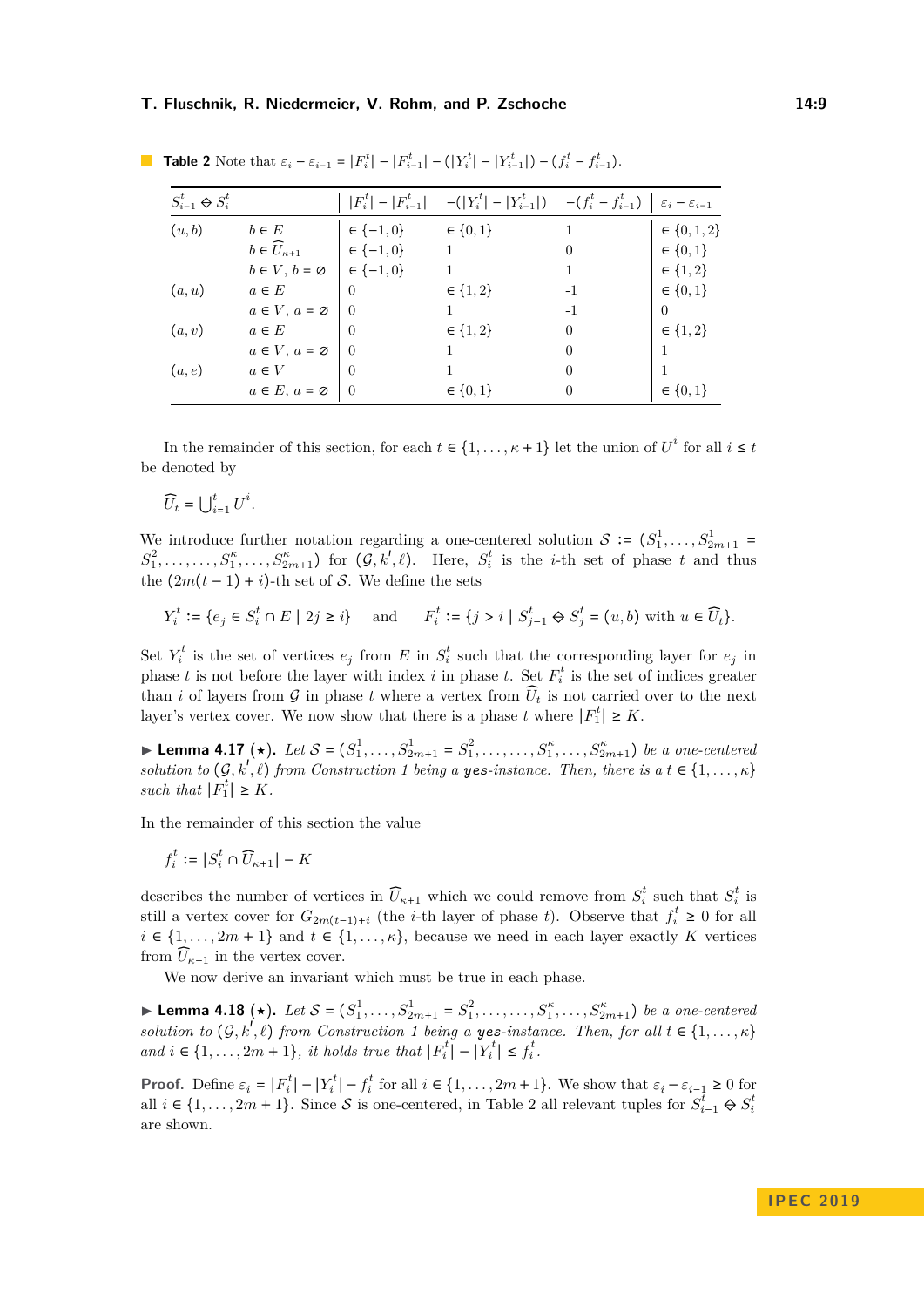Now assume towards a contradiction that there is a  $j \in \{1, \ldots, 2m + 1\}$  such that  $\varepsilon_j > 0$ . Since  $\varepsilon_i - \varepsilon_{i-1} \geq 0$  for all  $i \in \{1, ..., 2m+1\}$ , we have that  $\varepsilon_{2m+1} > 0 \iff |F_{2m+1}^t| - |Y_{2m+1}^t| >$  $f_{2m+1}^t$ . By definition, we have that  $|F_{2m+1}^t| = 0$  and  $|Y_{2m+1}^t| = 0$  Moreover, since S is a solution and each vertex cover needs at least *K* vertices from  $\widehat{U}_{\tau}$ , we have that  $f_{2m+1}^t \geq 0$ . It follows that  $0 = |F_{2m+1}^t| - |Y_{2m+1}^t| > f_{2m+1}^t \ge 0$ , yielding a contradiction.

Next, we prove that in a phase *t* with  $|F_1^t| \geq K$ , there are at most *k* vertices from *V* contained in the union of the vertex covers of phase *t*.

<span id="page-9-0"></span>► **Lemma 4.19** (★). Let  $S = (S_1^1, \ldots, S_{2m+1}^1 = S_1^2, \ldots, \ldots, S_1^{\kappa}, \ldots, S_{2m+1}^{\kappa})$  be a one-centered *solution to*  $(G, k', \ell)$  *from Construction [1](#page-5-1) being a yes-instance, and let*  $t \in \{1, \ldots, \kappa\}$  *be such*  $that |F_1^t| \geq K$ *. Then,*  $|\bigcup_{i=1}^{2m+1} S_i^t \cap V| \leq k$ *.* 

**Proof.** From Lemma [4.18,](#page-8-1) we know that  $|Y_1^t| \ge K - f_1^t$ . Let  $|Y_1^t| = K - f_1^t + \lambda$  for some  $\lambda \in \mathbb{N}_0$ , and  $\varepsilon_i = |F_i^t| - |Y_i^t| - f_i^t$ , for all  $i \in \{1, ..., 2m + 1\}$ .

We now show that there are at most  $\lambda$  layers where we exchange a vertex currently in the vertex cover with a vertex in *V*. Let  $i \in \{2, ..., 2m+1\}$  such that  $S_{i-1}^t \oplus S_i^t = (a, v)$  with  $v \in V$ . From Table [2](#page-8-0) (recall that one-centered solutions are smooth), we know that  $\varepsilon_i \geq \varepsilon_{i-1} + 1$ .

Assume towards a contradiction that there are  $\lambda + 1$  many of these exchanges. Then, there is a  $j \in \{1, \ldots, 2m+1\}$  such that

$$
\varepsilon_j \ge \varepsilon_1 + \lambda + 1 = |F_1^t| - |Y_1^t| - f_1^t + \lambda + 1 \ge K - (K - f_1^t + \lambda) - f_1^t + \lambda + 1 \ge 1
$$
  

$$
\iff |F_j^t| - |Y_j^t| > f_j^t.
$$

This contradicts the invariant of Lemma [4.18.](#page-8-1)

In the beginning of phase *t*, we have at most  $k - \lambda$  vertices from *V* in the vertex cover, because  $|S_1^t \cap V| \le K + k - |Y_1^t| - f_1^t = K + k - (K - f_1^t + \lambda) - f_1^t = k - \lambda$ . Since there are at most  $\lambda$  many exchanges  $S_{i-1}^t \Leftrightarrow S_i^t = (a, v)$  where  $v \in V$  and  $i \in \{2, ..., 2m + 1\}$ , we know that the vertex set  $\bigcup_{i=1}^{2m+1} S_i^i \cap V$  is of size at most *k*.

### **4.2.3 Proof of Proposition [4.7](#page-5-2)**

**Proof of Proposition [4.7.](#page-5-2)** Let  $(G, k)$  be an instance of CLIQUE and  $(G, k', \ell)$  be the instance of MSVC resulting from Construction [1.](#page-5-1) Observe that Construction [1](#page-5-1) runs in polynomial time. We prove that  $(G, k)$  is a yes-instance of CLIQUE if and only if  $(G, k', \ell)$  is a yesinstance of MSVC.

(⇒) It follows from Lemma [4.9](#page-6-2) that  $(G, k', \ell)$  is a yes-instance if  $(G, k)$  is a yes-instance.

(←) Let  $(G, k', \ell)$  be a yes-instance. From Corollary [4.16](#page-7-4) it follows that there is a one-centered solution  $S = (S_1^1, \ldots, S_{2m+1}^1 = S_1^2, \ldots, S_{1}^{\kappa}, \ldots, S_{2m+1}^{\kappa})$  for  $(\mathcal{G}, k', \ell)$ . By Lemma [4.17,](#page-8-2) there is a  $t \in \{1, \ldots, \kappa\}$  such that  $|F_1^t| \ge K = \binom{k}{2}$  $_{2}^{k}$ ). By Lemma [4.19,](#page-9-0) we know that  $|\bigcup_{i=1}^{2m+1} S_i^t \cap V| \leq k$ . Now we identify the clique of size k in *G*. Since  $|F_1^t| \geq K$ , we know that, by Construction [1,](#page-5-1) at least *K* layers are covered by vertices in  $V \cup E \cup \overline{U}_{\kappa+1} \cup \{c_{2j+1}^t \mid \overline{U}_{\kappa+1} \cup \overline{U}_{\kappa+1} \cup \overline{U}_{\kappa+1} \cup \overline{U}_{\kappa+1} \}$  $j \in \{1, \ldots, m\}$  in phase *t*. Note that each of these layers corresponds to an edge  $e = \{v, w\}$ in  $G$  and that we need in particular the vertices  $v$  and  $w$  in the vertex cover. Since we have at most *k* vertices in  $\bigcup_{i=1}^{2m+1} S_i^t \cap V$ , these vertices induce a clique of size *k* in *G*.

Finally, following Remark [4.8,](#page-6-3) we can turn each layer into a tree preserving equivalence. The W[1]-hardness of CLIQUE [\[9\]](#page-13-18) regarding *k* and that  $k' \in O(k^2)$  then finish the proof.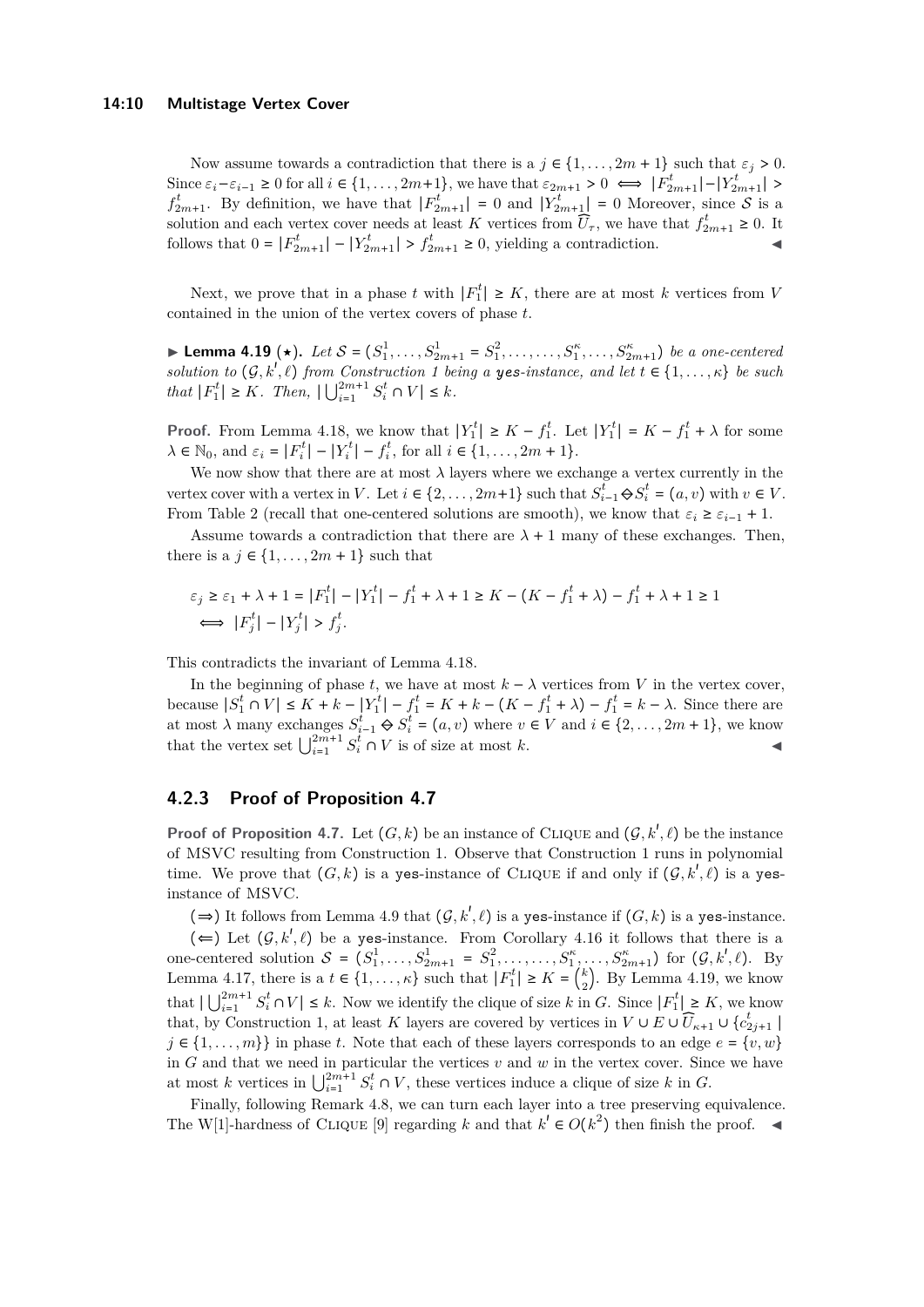### **5 On Efficient Data Reduction**

In this section, we study the possibility of effective data reduction for MSVC when parameterized by  $k, \tau$ , and  $k + \tau$ , that is, the possible existence of problem kernels of polynomial size. We prove that unless coNP  $\subseteq$  NP/ poly, MSVC admits no problem kernel of size polynomial in  $k$  (Section [5.1\)](#page-10-1). Yet, when combining  $k$  and  $\tau$ , we prove a problem kernel of size  $O(k^2\tau)$  (Section [5.2\)](#page-11-1). Moreover, we prove a problem kernel of size  $5\tau$  when each layer consists of only one edge (Section [5.3\)](#page-12-3). Recall that MSVC is para-NP-hard regarding *τ* even if each layer is a tree.

#### <span id="page-10-1"></span>**5.1 No problem kernel of size polynomial in** *k*

We prove that if

- (i) each layer consists only of one edge and  $\ell = 1$ , or
- (ii) if each layer is planar and  $\ell \geq 2k$ ,

then MSVC admits no kernel of size polynomial in *k* unless coNP  $\subseteq$  NP/ poly. Recall that MSVC parameterized by *k* is fixed-parameter tractable in case of (i) (see Observation [2.5\)](#page-3-0), while we left open whether it also holds true in case (ii).

<span id="page-10-0"></span>I **Theorem 5.1.** *Unless* coNP ⊆ NP/ poly*,* MSVC *admits no polynomial kernel when parameterized by k, even if*

- (i) *each layer consists of one edge and*  $\ell = 1$ *, or if*
- (ii) *each layer is planar and*  $\ell \geq 2k$ *.*

We prove Theorem [5.1](#page-10-0) using AND-compositions.

I **Definition 5.2.** *An* AND-composition *for a parameterized problem L is an algorithm that given p instances*  $(x_1, k), \ldots, (x_p, k)$  *of L, computes in time polynomial in*  $\sum_{i=1}^p |x_i|$  *an instance*  $(y, k')$  *of L such that* 

- (i)  $(y, k')$  ∈ *L if and only if*  $(x_i, k)$  ∈ *L for all*  $i \in \{1, \ldots, p\}$ *, and*
- (ii)  $k^{\dagger}$  *is polynomially upper-bounded in*  $k$ *.*

Drucker [\[10\]](#page-13-19) showed that if a parameterized problem whose unparameterized version is NP-hard admits an AND-composition, then coNP  $\subseteq$  NP/ poly. Note that coNP  $\subseteq$  NP/ poly implies a collapse of the polynomial-time hierarchy to its third level [\[23\]](#page-13-20). In the proof of Theorem [5.1\(](#page-10-0)i), we use the following.

<span id="page-10-2"></span>**Construction 2.** Let  $(G_1 = (V, \mathcal{E}_1, \tau_1), k, \ell), \ldots, (G_p = (V, \mathcal{E}_p, \tau_p), k, \ell)$  be *p* instances of MSVC where each layer consists of one edge and  $\ell = 1$ . We construct an instance ( $\mathcal{G} =$  $(V, \mathcal{E}, \tau)$ , k,  $\ell$ ) of MSVC as follows. Denote by  $(G_1^i, \ldots, G_{\tau_i}^i)$  the sequence of layers of  $\mathcal{G}_i$ . Initially, let G be the temporal graph with layer sequence  $((G_j^i)_{1 \leq j \leq \tau_i})_{1 \leq i \leq p}$ . Next, for each *i* ∈ {1,..., *p* − 1}, insert between  $G_{\tau_i}^i$  and  $G_1^{i+1}$  the sequence  $(H_1^i, H_2^i, \ldots, H_{2k}^i)$  =  $(G_{\tau_i}^i, G_1^{i+1}, \ldots, G_1^{i+1})$ . This finishes the construction. Note that  $\tau = 2k(p-1) + \sum_{i=1}^p \tau_i$ .

<span id="page-10-3"></span>Construction [2](#page-10-2) gives an AND-composition used in the proof of Theorem [5.1\(](#page-10-0)i).

**Proposition 5.3** ( $\star$ ). MSVC where each layer consists of one edge and  $\ell = 1$  AND*composes into itself parameterized by k.*

<span id="page-10-4"></span>Turning a set of input instances of VERTEX COVER on planar graphs (this is equivalent to MSVC with one layer which is a planar graph) into a sequence gives an AND-composition used in the proof of Theorem [5.1\(](#page-10-0)ii).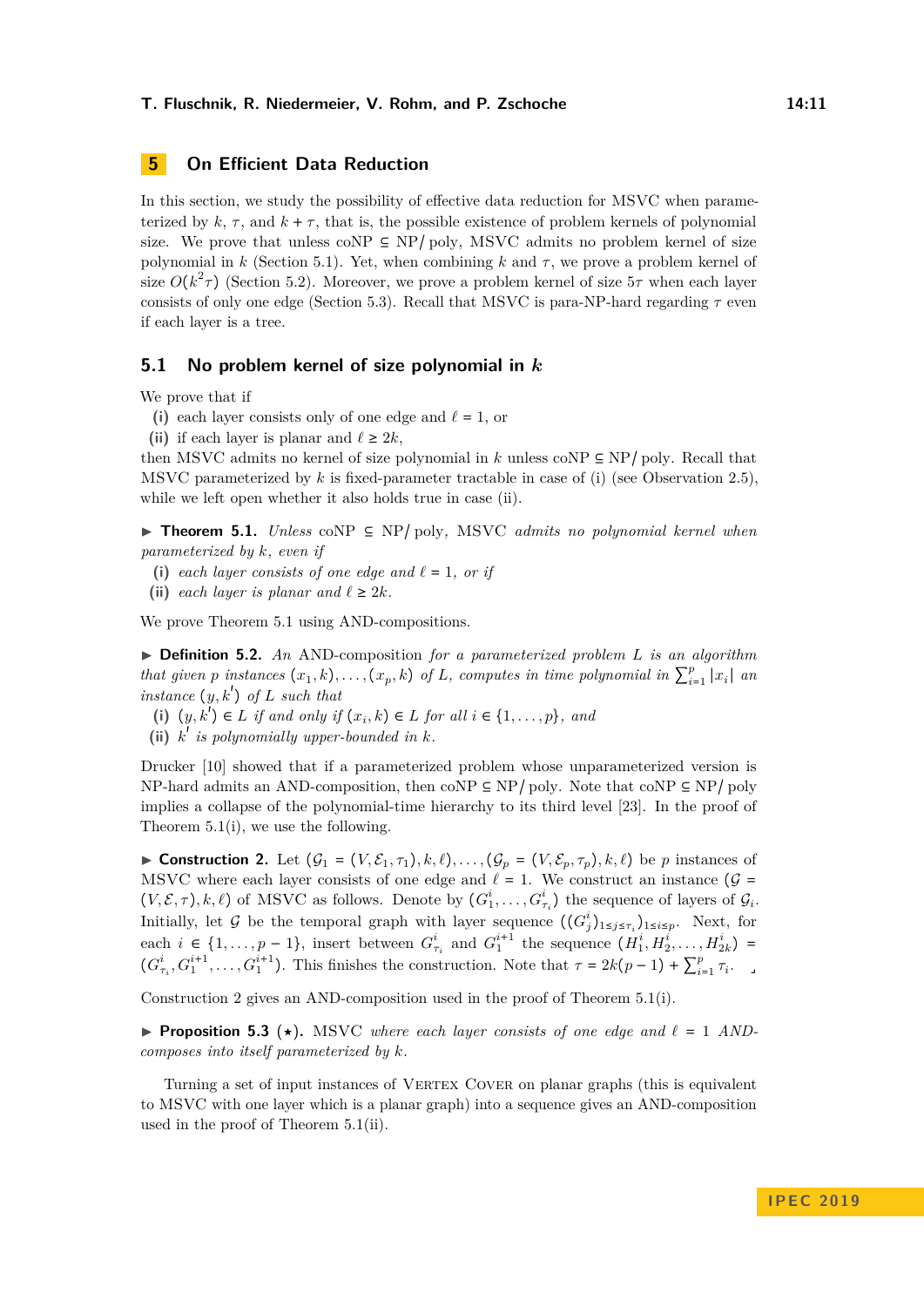<span id="page-11-3"></span>

**Figure 2** Illustration of Reduction Rule [2,](#page-11-2) exemplified for two vertices *u, v* and *k* = 5. The vertices  $w_v, w_u$  (gray squares) are introduced by the application of Reduction Rule [2.](#page-11-2)

**► Proposition 5.4 (★).** MSVC *with one layer being a planar graph AND-composes into* MSVC parameterized by  $k$  with  $\ell \geq 2k$  and each layer being planar.

Proof of Theorem [5.1.](#page-10-0) Using Drucker's result for AND-copositions [\[10\]](#page-13-19), Propositions [5.3](#page-10-3) and [5.4](#page-10-4) prove Theorem [5.1\(](#page-10-0)i) and (ii), respectively. Recall that MSVC where each layer consists of one edge (Theorem [3.1\)](#page-3-1) and VERTEX COVER on planar graphs  $[14]$  are NP $h$ ard.

## <span id="page-11-1"></span>**5.2** A problem kernel of size  $O(k^2\tau)$

MSVC remains NP-hard for  $\tau = 2$ , even if each layer is a tree (Theorem [3.1\)](#page-3-1). Moreover, MSVC does not admit a problem kernel of size polynomial in *k*, even if each layer consists of one edge (Theorem [5.1\)](#page-10-0). Yet, when combining both parameters we obtain a problem kernel of cubic size.

<span id="page-11-0"></span> $\blacktriangleright$  **Theorem 5.5.** *There is an algorithm that maps any instance*  $(G = (V, \mathcal{E}, \tau), k, \ell)$  *of* MSVC *in time*  $O(|V|^2\tau)$  *to an instance*  $(G', k, \ell)$  *of* MSVC *with at most*  $2k^2\tau$  *vertices and*  $k^2\tau$  *temporal edges.*

To prove Theorem [5.5,](#page-11-0) we apply three polynomial-time data reduction rules. These reduction rules can be understood as temporal variants of the folklore reduction rules for VERTEX COVER. Our first reduction rule is immediate.

<span id="page-11-4"></span>▶ **Reduction Rule 1** (Isolated vertices). If there is some vertex  $v \in V$  such that  $e \cap v = ∅$ *for all*  $e \in E(G_1)$ *, then delete v.* 

For VERTEX COVER when asking for a vertex cover of size  $q$ , there is the well-known reduction rule dealing with high-degree vertices: If there is a vertex  $v$  of degree larger than  $q$ , then delete  $v$  and its incident edges and decrease  $q$  by one. For MSVC a high-degree vertex can only appear in some layers, and hence deleting this vertex is in general not correct. However, there is a temporal variant of the high-degree rule as follows.

<span id="page-11-2"></span> $\blacktriangleright$  **Reduction Rule 2** (High degree). If there exists a vertex *v* such that there is an inclusion*maximal subset*  $J \subseteq \{1, \ldots, \tau\}$  *such that*  $\deg_{G_i}(v) > k$  *for all*  $i \in J$ *, then add a vertex*  $w_v$ *to V* and for each  $i \in J$ , remove all edges incident to *v* in  $G_i$ , and add the edge  $\{v, w_v\}$ .

See Figure [2](#page-11-3) for an illustration. We now show how Reduction Rule [2](#page-11-2) can be applied and that it does not turn a yes-instance into a no-instance or vice versa.

**Example 5.6** ( $\star$ ). *Reduction Rule [2](#page-11-2) is correct and exhaustively applicable in*  $O(|V|^2 \tau)$  *time.*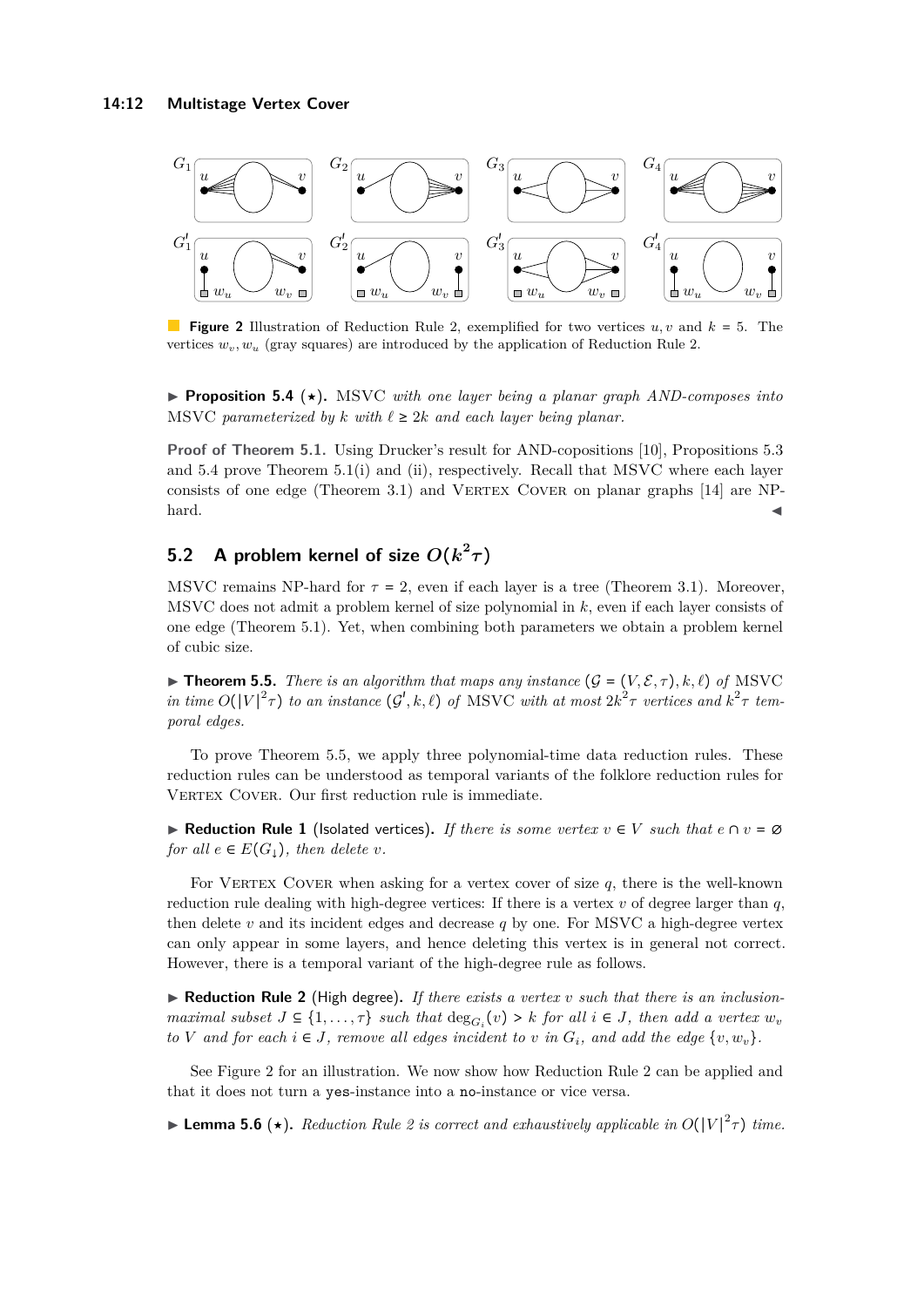Similarly as in the reduction rules for VERTEX COVER, we now count the number of edges in each layer: If more than  $k^2$  edges are contained in one layer, then no set of  $k$  vertices each of degree at most  $k$  can cover more than  $k^2$  edges.

<span id="page-12-4"></span>I **Reduction Rule 3** (no-instance)**.** *If none of Reduction Rules [1](#page-11-4) and [2](#page-11-2) is applicable and there is a layer with more than k* 2 *edges, then output a trivial no-instance.*

We are ready to prove that when none of the Reduction Rules [1](#page-11-4) to [3](#page-12-4) can be applied, then the instance contains "few" vertices and temporal edges.

<span id="page-12-5"></span> $\blacktriangleright$  **Lemma 5.7** ( $\star$ ). Let  $(G, k, \ell)$  be an instance of MSVC such that none of Reduction Rules [1](#page-11-4) *to 3 is applicable. Then G consists of at most*  $2k^2 \tau(G)$  *vertices and*  $k^2 \tau(G)$  *temporal edges.* 

We are ready to prove the main result of this section.

**Proof of Theorem [5.5.](#page-11-0)** Apply Reduction Rules [1](#page-11-4) to [3](#page-12-4) exhaustively in  $O(|V|^2 \tau)$  time to obtain an equivalent instance  $(G', k, \ell)$ . Due to Lemma [5.7,](#page-12-5)  $G'$  consists of at most  $2k^2\tau$ vertices and at most  $k^2 \tau$  temporal edges.

### <span id="page-12-3"></span>**5.3 A problem kernel of size 5***τ*

MSVC when each layer is a tree does not admit a problem kernel of any size in  $\tau$  unless P = NP. Yet, when each layer consists of only one edge, then each instance of MSVC contains at most *τ* edges and, hence, at most 2*τ* non-isolated vertices. Thus, MSVC admits a straight-forward problem kernel of size linear in *τ* .

<span id="page-12-2"></span> $\triangleright$  **Observation 5.8.** *Let* ( $\mathcal{G} = (V, \mathcal{E}, \tau), k, \ell$ ) *be an instance of* MSVC *where each layer consists of one edge. Then we can compute in*  $O(|V| \cdot \tau)$  *time an instance*  $(G', k, \ell)$  *of size at most* 5*τ .*

**Proof.** Observe that we can immediately output a trivial yes-instance if  $k \geq \tau$  (Observa-tion [2.1\)](#page-3-3) or  $\ell \ge 2$  (Observation [2.5\)](#page-3-0). Hence, assume that  $k \le \tau - 1$  and  $\ell \le 1$ . Apply Reduction Rule [1](#page-11-4) exhaustively on  $(G, k, \ell)$  to obtain  $(G', k, \ell)$ . Since there are  $\tau$  edges in  $\mathcal{G}$ , there are at most  $2\tau$  vertices in  $\mathcal{G}'$ . It follows that the encoding length of  $(\mathcal{G}', k, \ell)$  is at most  $5\tau$ .

### **6 Conclusion**

We introduced MULTISTAGE VERTEX COVER, proved it to be NP-hard even on restricted inputs, and studied its parameterized complexity regarding the natural parameters  $k, \ell$ , and  $\tau$ (each given as input). We leave open whether MSVC parameterized by *k* is fixed-parameter tractable when each layer consists of only one edge (see Table [1\)](#page-2-0). Moreover, it is open whether MSVC remains NP-hard on two layers each being a path (that is, strengthening Theorem  $3.1(i)$ ).

#### **References**

<span id="page-12-0"></span>**<sup>1</sup>** Faisal N. Abu-Khzam, Judith Egan, Michael R. Fellows, Frances A. Rosamond, and Peter Shaw. On the parameterized complexity of dynamic problems. *Theor. Comput. Sci.*, 607:426–434, 2015.

<span id="page-12-1"></span>**<sup>2</sup>** Eleni C. Akrida, George B. Mertzios, Paul G. Spirakis, and Viktor Zamaraev. Temporal Vertex Cover with a Sliding Time Window. In *Proc. of 45th ICALP*, volume 107 of *LIPIcs*, pages 148:1–148:14. Schloss Dagstuhl - Leibniz-Zentrum für Informatik, 2018.